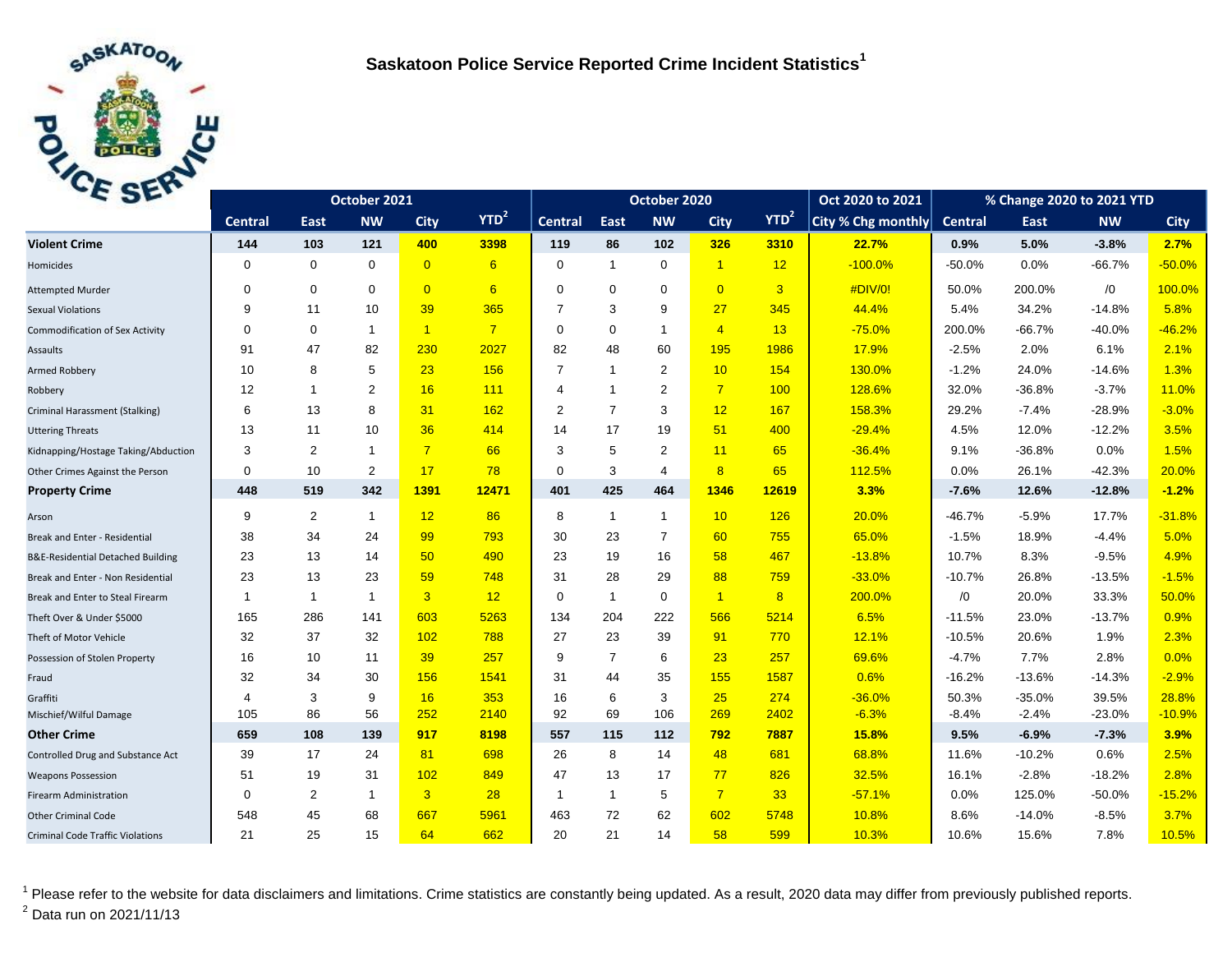|  |  | <b>Saskatoon Police Service Enforcement and Workload</b> |  |
|--|--|----------------------------------------------------------|--|
|  |  |                                                          |  |

| <b>Enforcement</b>                      | <b>Oct-21</b>  | <b>Oct-20</b> | <b>YTD</b><br>2021 | <b>YTD</b><br>2020 | <b>YTD %Chg</b> | <b>Workload</b>       | <b>Oct-21</b> | <b>Oct-20</b> | <b>YTD 2021</b> | <b>YTD</b><br>2020 | <b>YTD %Chg</b> |
|-----------------------------------------|----------------|---------------|--------------------|--------------------|-----------------|-----------------------|---------------|---------------|-----------------|--------------------|-----------------|
| <b>Traffic Tickets (Charges)</b>        |                |               |                    |                    |                 | <b>Communications</b> |               |               |                 |                    |                 |
| <b>Total Tickets Issued</b>             | 1,814          | 2,652         | 23,241             | 18,407             |                 | 26.3% Total Calls     | 11,012        | 10,028        | 104,370         | 100,665            | 3.7%            |
| <b>Provincial Traffic Safety Act</b>    | 586            | 964           | 7,935              | 7,145              | 11.1%           | Dispatched            | 7,126         | 6,222         | 66,796          | 66,723             | 0.1%            |
| Provincial Vehicle Equipment Regu       | 59             | 195           | 1,510              | 1,369              | 10.3%           | Not Dispatched        | 3,886         | 3,806         | 37,574          | 33,942             | 10.7%           |
| <b>Other Provincial</b>                 | 90             | 21            | 545                | 172                |                 | 216.9% Telephone      | 6,021         | 5,870         | 58,179          | 57,398             | 1.4%            |
| <b>Other Municipal Traffic Bylaws</b>   | 15             | 36            | 297                | 243                |                 | 22.2% 911 Complaints  | 4,244         | 3,461         | 39,084          | 36,283             | 7.7%            |
| <b>Provincial Speeding</b>              | 658            | 933           | 7,737              | 6,272              |                 | 23.4% On View         | 497           | 466           | 4,869           | 4,471              | 8.9%            |
| <b>Municipal Bylaw Speeding</b>         | 5              | 36            | 267                | 96                 | 178.1% Alarm    |                       | 249           | 230           | 2,224           | 2,497              | $-10.9%$        |
| CTSS/SPS                                | 389            | 454           | 4.841              | 3,029              | 59.8% Radio     |                       | $\mathbf{1}$  | $\mathbf{1}$  | 14              | 16                 | $-12.5%$        |
| <b>Cannabis Tickets</b>                 | 12             | 13            | 109                | 81                 | 34.6%           |                       |               |               |                 |                    |                 |
| Possess, consume, distribute            |                |               |                    |                    |                 |                       |               |               |                 |                    |                 |
| cannabis in vehicle                     | $\overline{2}$ | 11            | 32                 | 41                 | $-22.0%$        |                       |               |               |                 |                    |                 |
|                                         |                |               |                    |                    |                 |                       |               |               |                 |                    |                 |
| <b>Collisions</b>                       | 357            | 295           | 3,148              | 2,938              | 7.1%            |                       |               |               |                 |                    |                 |
| <b>Property Damage</b>                  | 310            | 256           | 2,756              | 2,587              | 6.5%            |                       |               |               |                 |                    |                 |
| Personal Injury                         | 47             | 38            | 385                | 347                | 11.0%           |                       |               |               |                 |                    |                 |
| Fatality                                | $\Omega$       | 1             | 5                  | $\overline{4}$     | 25.0%           |                       |               |               |                 |                    |                 |
| Non Hit & Run                           | 194            | 138           | 1,826              | 1,618              | 12.9%           |                       |               |               |                 |                    |                 |
| Hit & Run                               | 163            | 157           | 1,320              | 1,320              | 0.0%            |                       |               |               |                 |                    |                 |
| <b>Pedestrian Collisions</b>            | $\overline{7}$ | 8             | 54                 | 66                 | $-18.2%$        |                       |               |               |                 |                    |                 |
| <b>Number Vehicles</b>                  | 682            | 566           | 6,031              | 5,569              | 8.3%            |                       |               |               |                 |                    |                 |
| Number Injured                          | 59             | 49            | 475                | 412                | 15.3%           |                       |               |               |                 |                    |                 |
| <b>Number of Fatalities</b>             | $\Omega$       | $\mathbf{1}$  | $\overline{4}$     | 3                  | 33.3%           |                       |               |               |                 |                    |                 |
|                                         |                |               |                    |                    |                 |                       |               |               |                 |                    |                 |
| <b>Criminal Code Traffic Violations</b> | 64             | 58            | 662                | 599                | 10.5%           |                       |               |               |                 |                    |                 |
| Dangerous Operation of<br>Motor Vehicle | 22             | 23            | 240                | 209                | 14.8%           |                       |               |               |                 |                    |                 |
| Impaired Operation of                   |                |               |                    |                    |                 |                       |               |               |                 |                    |                 |
| <b>Motor Vehicle</b>                    | 36             | 26            | 330                | 296                | 11.5%           |                       |               |               |                 |                    |                 |
| <b>Other Criminal Code Traffic</b>      | 6              | 9             | 92                 | 94                 | $-2.1%$         |                       |               |               |                 |                    |                 |